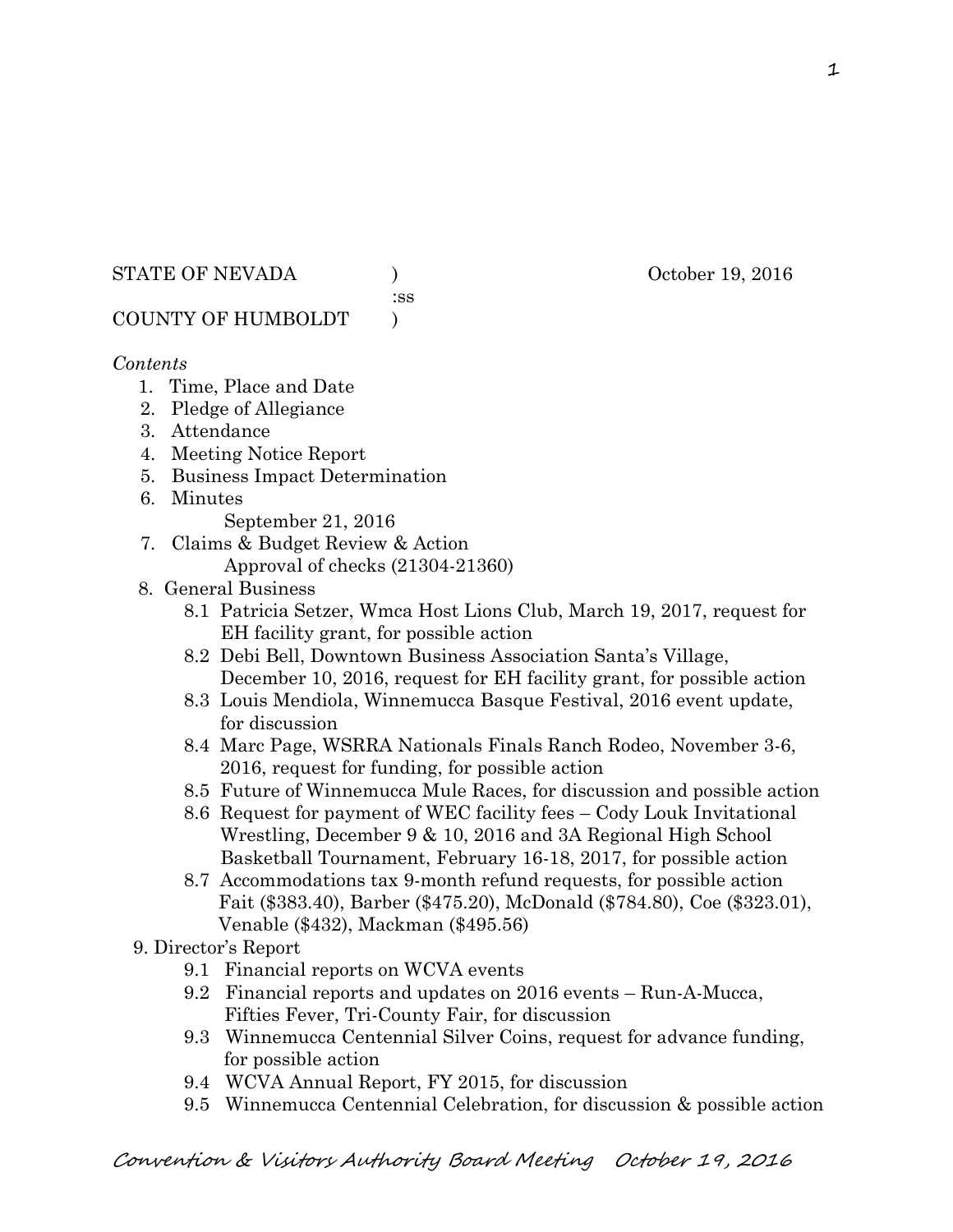9.6 WEC Covered Arena replacement plan, for discussion & possible action

- 10. Board Secretary & Counsel Report
	- 10.1 Review monthly report, for discussion
	- 10.2 Chamber of Commerce report, for discussion
	- 10.3 Update on delinquencies, for discussion, possible request for authorization of disclosure of confidential information of one or more licensees & possible action
	- 10.4 Annual report on Tax on lodging revenues by jurisdiction, for information and discussion
	- 10.5 Silver State International Rodeo contract changes, discuss possible changes
	- 10.6 Possible update on Intersection Beautification, Winnemucca Recreation project, Winnemucca Arts Center & Visitor Center, Events Complex riding arena, for discussion & possible action
	- 11. Board Administrator
		- 11.1 September Financial reports
		- 11.2 Room tax audit report
	- 12. Other Reports
	- 13. Next Meeting Date
	- 14. Adjournment

# **MINUTES, OCTOBER 19, 2016**

- **1. Time, Place and Date.** The Winnemucca Convention and Visitors Authority met in regular session in full conformity with the law at the Winnemucca Convention Center, West Hall, Winnemucca, Nevada at 4:00 pm on Wednesday, October 19, 2016 with Chairman Terry Boyle presiding.
- **2. Pledge of Allegiance.**
- **3. Attendance.** *Convention and Visitors Authority Board Officials Present:*

| Terry Boyle     | Chairman and Motel Representative      |
|-----------------|----------------------------------------|
| Herb Ross       | Vice Chairman and Hotel Representative |
| Jim Billingsley | Treasurer and City Representative      |
| Ron Cerri       | County Representative                  |
| John Arant      | Business Representative                |
| Bill Macdonald  | Secretary and Counsel                  |
| Kendall Swensen | Board Administrator                    |
|                 |                                        |

*Convention and Visitors Authority Board Officials Absent:*  None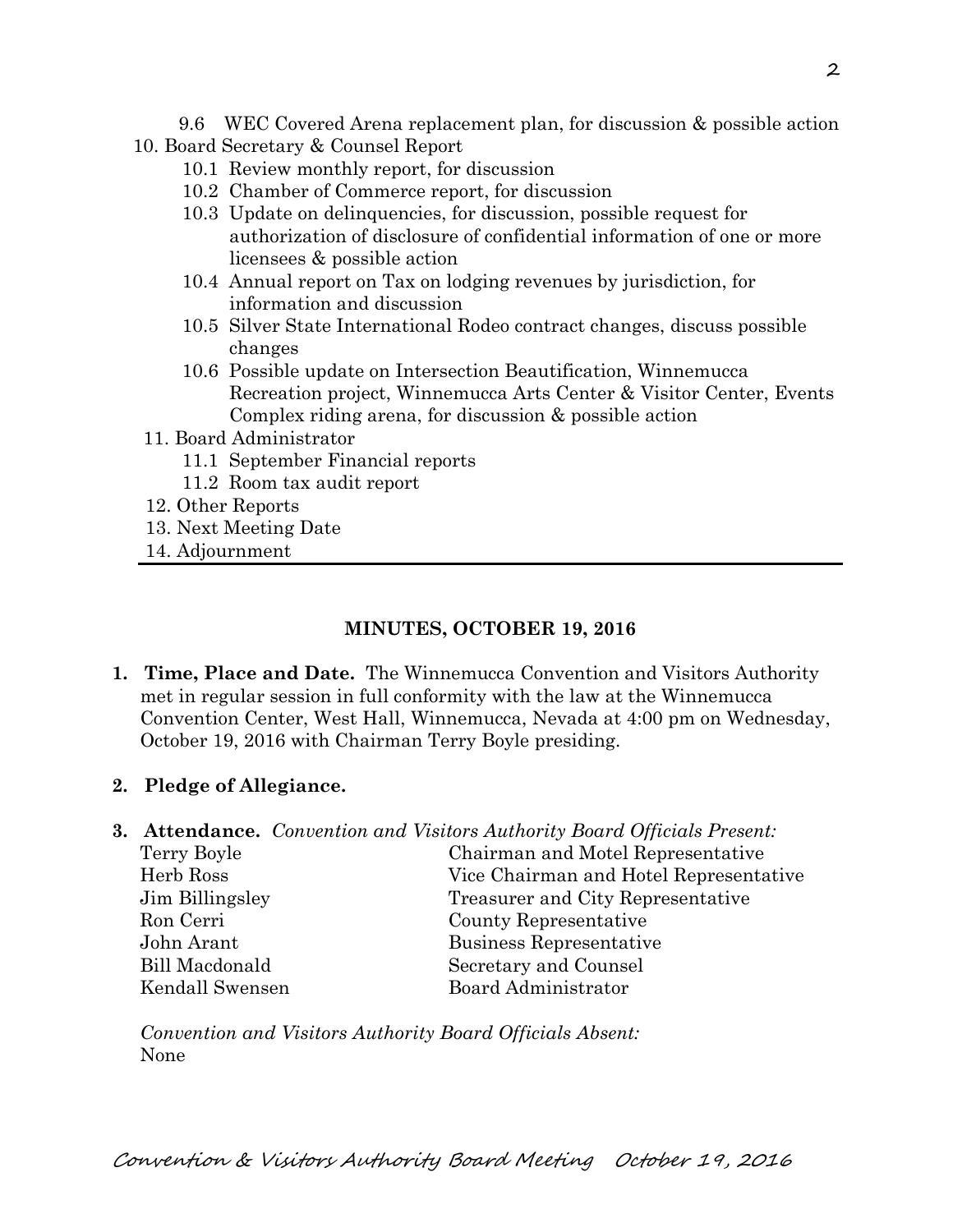*Staff Members Present:*  Kim Petersen Director Shelly Noble Administrative Clerk

*Staff Members Absent:*  None

| <i>Others Present:</i> |                               |  |
|------------------------|-------------------------------|--|
| <b>Brian Stone</b>     | Winners Hotel Casino          |  |
| Debi Bell              | Downtown Business Association |  |
| Maureen Macdonald      | Winnemucca Basque Club        |  |
| Debbie Stone           | Humb Co Chamber of Commerce   |  |

#### **4. Meeting Notice Report.**

Chairman Boyle reported that notice, including meeting agenda, was posted by Shelly Noble by 9:00 am Friday, October 14, 2016 at Humboldt County Library, Court House, Post Office, City Hall and Convention Center West Hall. No persons have requested mailed notice during the past six months.

**5. Business Impact Determination.** After review of the October 19, 2016 agenda, and report by Counsel that he saw nothing in the Agenda requiring a business economic impact study or statement, *Jim Billingsley made a motion that no proposed agenda item is likely to impose a direct and significant economic burden on a business or directly restrict formation, operation, or expansion of a business. The motion carried, 4-0.* Ron Cerri was not present for this vote.

#### **6. Minutes.**

Prior meeting minutes of September 21, 2016. *Jim Billingsley made a motion to accept the minutes of the September 21, 2016 meeting. Motion carried, 4-0.* Ron Cerri was not present for this vote.

**7. Claims.** The following claims were submitted for payment and approved on October 19, 2016:

| <b>BANK ACCOUNT</b> | <b>CHECK NUMBERS</b> | <b>AMOUNT</b> |
|---------------------|----------------------|---------------|
| Nevada State Bank   | 21304-21360          | \$114,221.93  |

*Jim Billingsley made a motion to approve all claims as submitted. The motion carried, 4-0.* Ron Cerri was not present for this vote.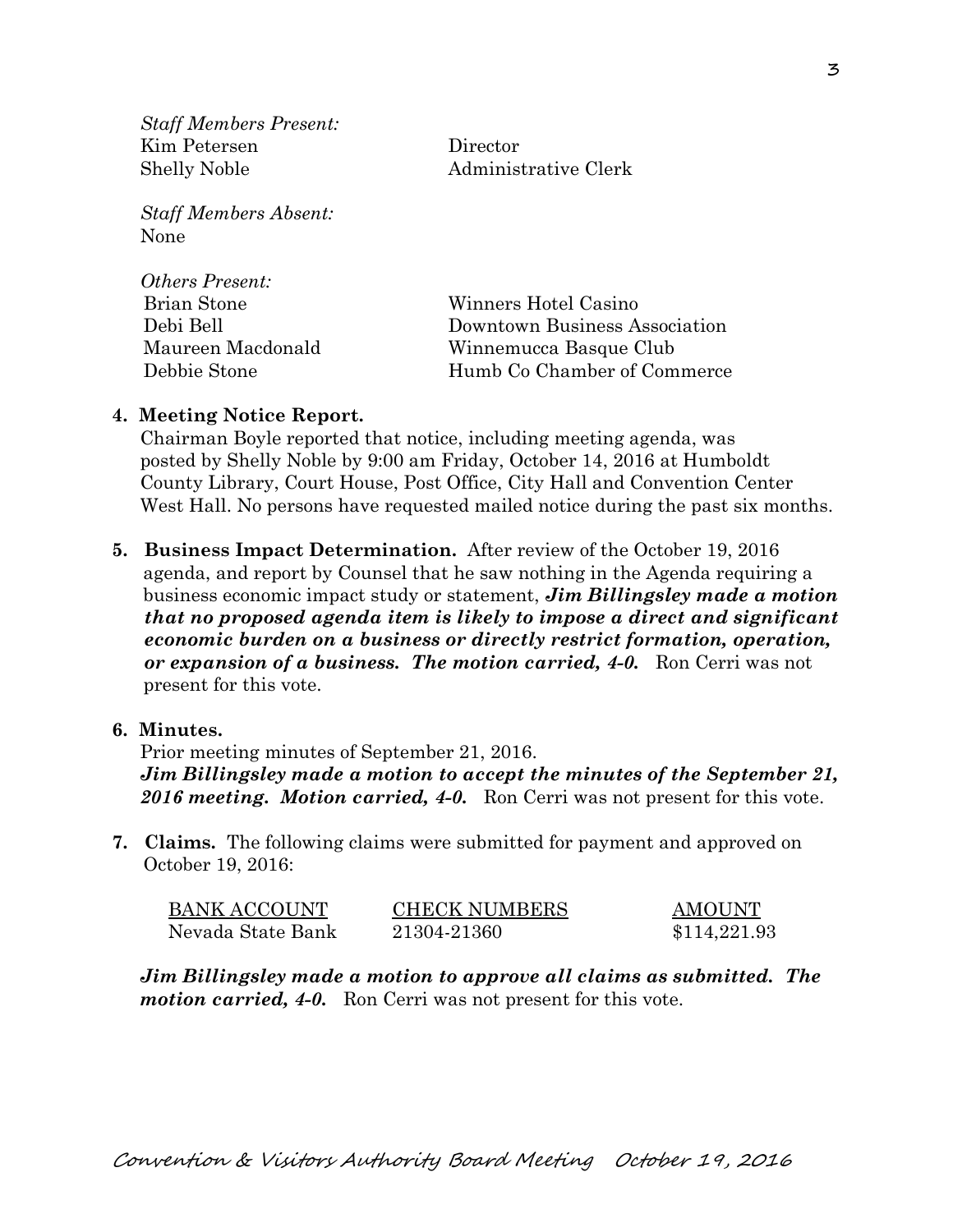#### **8. General Business.**

# **8.1 Patricia Setzer, Wmca Host Lions Club Health Fair, March 19, 2017, request for EH facility grant, for possible action**

Patricia Setzer was not at today's meeting but the board agreed that this is an event that they have supported for many years and would like to continue to do so. The Lions Club always have a very robust turnout as community members take advantage of a variety of health screenings that are offered at a reduced cost. There are also many different local organizations who have booths and provide information about the services that they provide. The Lions Club works with Humboldt General Hospital to produce this event. As in past years, the Lions Club is requesting the use of the Mackie/East Hall Main Floor for their annual health fair on March 19, 2017. *Jim Billingsley made a motion to approve a \$600 facility grant for the use of the Mackie/East Hall Main Floor for the Winnemucca Host Lions Club Annual Health Fair, March 19, 2017. Motion carried, 4-0.* Ron Cerri was not present for this vote. The Winnemucca Host Lions Club is responsible for any other customary Convention Center charges.

**8.2 Debi Bell, Downtown Business Association Santa's Village, December 10, 2016, request for EH facility grant, for possible action**  Debi is here today to request the use of the Main Floor of the Mackie/East Hall for this holiday event. This will be the second year they have held a Santa's Village. Last year they held it in the old fire hall but since that building is no longer available, they are making the request here today. This is a fundraiser for the Downtown Business Association (DBA) and all of the personnel that work at the Santa's Village are volunteers. There will be various activities available for local children, as well as a visit from Santa and a hay ride. Last year they had 400 gift bags prepared and at the end of the day there were only 4 or 5 left, so it was very well attended. *Jim Billingsley made a motion to approve a \$600 Mackie/East Hall facility grant for the DBA Santa's Village on December 10, 2016. Motion carried, 4-0.* Ron Cerri was not present for this vote. The DBA is responsible for any other customary Convention Center charges.

# **8.3 Louis Mendiola, Winnemucca Basque Festival, 2016 event update, for discussion**

Louis was unable to be here today so Maureen Macdonald attended to give an update on this annual event. This year's event was very successful. The Basque Club added a couple of events to their festival along with the live video feed into the West Hall showing what was going on outside. This was a big hit with everyone. Only a few years ago it looked like this event would be discontinued but the club members have stepped up and reinvigorated it to the point that they have begun to make plans to host the national NABO Festival in 2018. As with a lot of organizations, one of the main issues with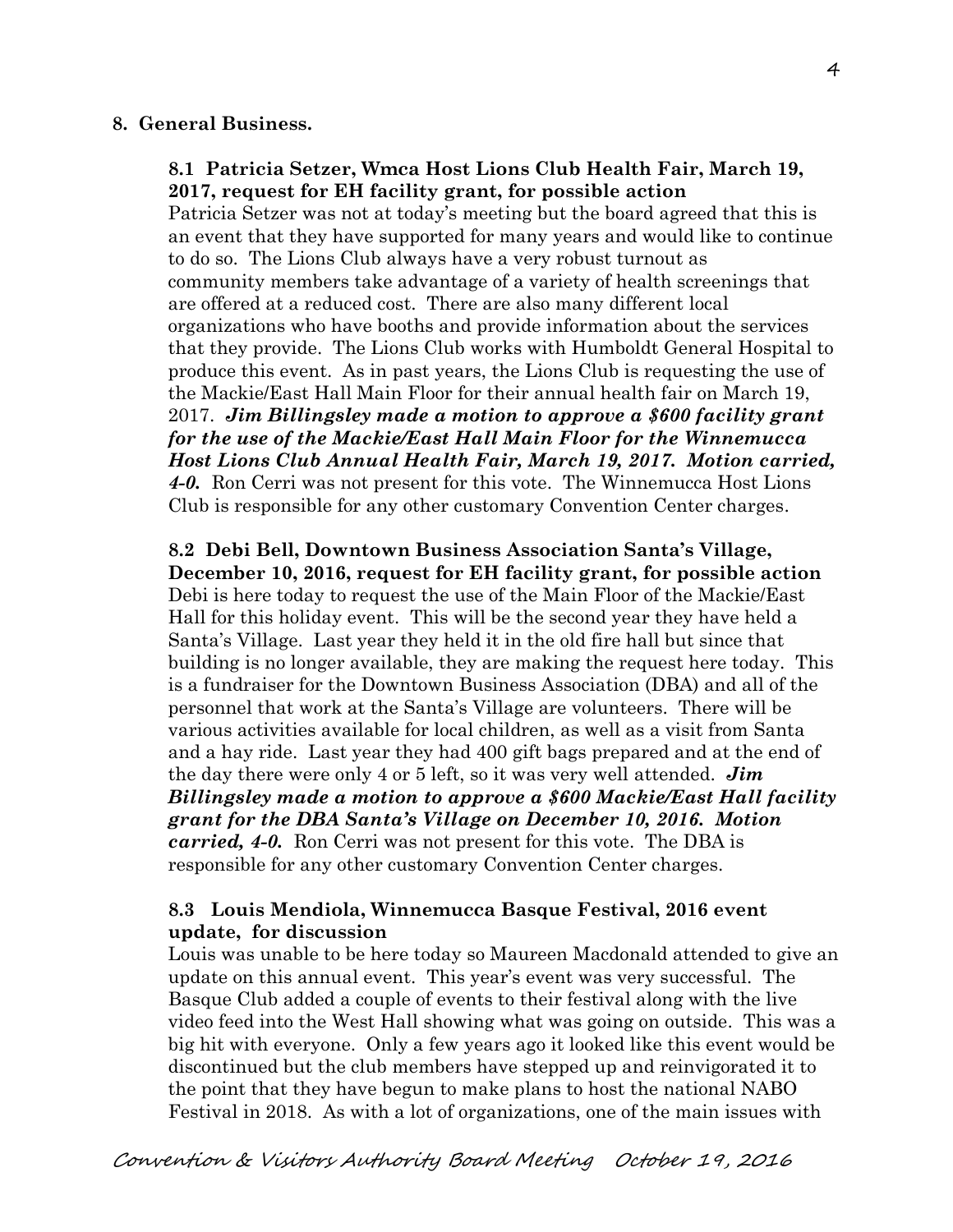planning a festival is the lack of volunteers but they are hopeful they can get locals, both Basque and not, to help out in future years. For 2017 they are looking to build on their successes and, possibly, have a kickoff event on Friday. Maureen is here to express thanks to the WCVA from the Basque Club for their support over the years and is looking forward to many future festivals.

# **8.4 Marc Page, WSRRA National Finals Ranch Rodeo, November 3-6, 2016, request for funding, for possible action**

Marc could not be here tonight but the board agreed that this was a good event that takes place at a time in our community that is, otherwise, very slow. While there are participating teams from several western states and Canada, drawing spectators continues to be a challenge for this event. *Herb Ross made a motion approve a \$10,000 grant and \$10,000 underwriting for the WSRRA National Finals Ranch Rodeo, November 3-6, 2016. Motion carried, 5-0.*

# **8.5 Future of Winnemucca Mule Races, for discussion and possible action**

After being contacted by Don Jacklin about the possibility of having mule racing here again, Terry opened this discussion by relating to the board his research into the viability of bringing these races back to the fairgrounds in June. Overall, the mule and horse racing industry has been declining for many years. In the 1990s, we would have 10 races on both Saturday and Sunday and have 10 mules in each race. At our last racing event in 2013 we had only 6 races on Saturday and 5 on Sunday. Most of those races had only 5 or 6 mules racing. Spectators expect more mules to make the races more compelling and be able to place a variety of bets. Tracks in this part of the country (Boise, for example) have closed all together and Elko had problems attracting enough horses for their races this past September. The issue of a reduced number of racing mules is the main problem but there is also the issue of the condition of our track, which is very poor at this time. According to Kim, the railing was installed in 1994 or 1995 and is now brittle and disintegrating. Pieces that break off easily are a safety hazard and the cost estimate he got for just a portion of the railing (without installation) was over \$36,000. Board members were provided with pictures which showed the condition of portions of the railing. Additionally, over the years sand and dirt have blown in so that at some spots on the track the railing is only a foot or two above the ground. The issues with the railing do not take into account the track itself which would need some major overhauling to make it acceptable for racing. Then there is the problem of attracting volunteers to help out. A minimum of 45 volunteers are needed to successfully produce a racing weekend. Sheree and Kim have attempted to contact people that have helped in the past and they are not interested in helping out at this time. Having experienced and conscientious personnel is vital for the safety and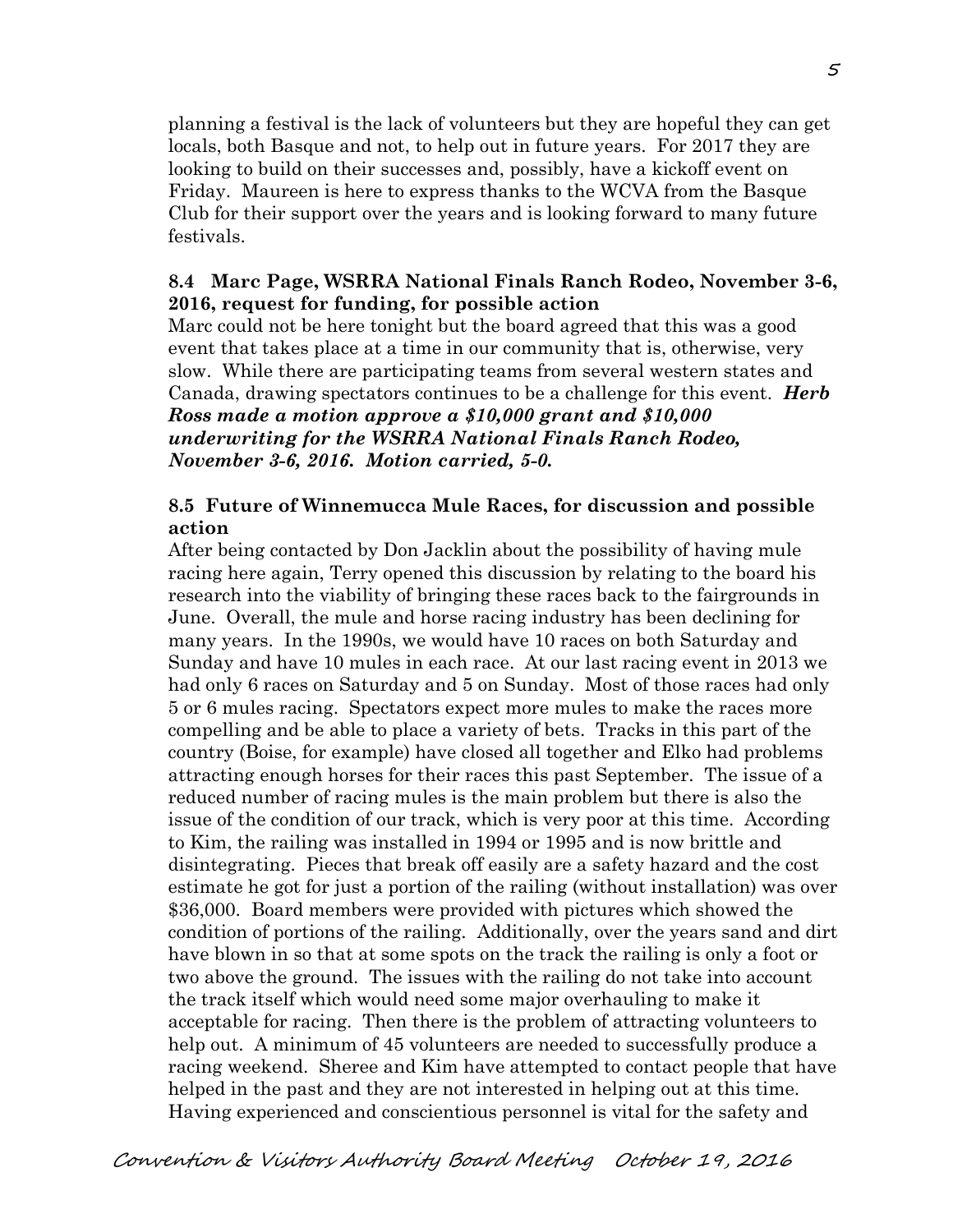success of this event. The board members have a copy of an email that Don Jacklin sent to Terry and a few other community members on Monday. In it he cites the WCVA staff's lack of support as the reason he will not continue to pursue these races. Both Terry and Kim felt that the tone of the email was accusatory in nature and did not accurately reflect the WCVA's position on the viability of reviving the mule races. Terry will respond to this email and make sure that board members received a copy.

# **8.6 Request for payment of WEC facility fees – Cody Louk Invitational Wrestling, December 9 & 10, 2016 and 3A Regional High School Basketball Tournament, February 16-18, 2017, for possible action**

The wrestling tournament is an annual event that this board has supported for many years and brings to town high school wrestlers and their families. The basketball tournament is an event we haven't hosted in a while but it will also bring in high school athletes and their supporters as well. The total cost for the rental of the Event Center and the installation/removal of the plastic floor for these two events is \$5,800. The board all agreed that these were the types of events that were good for the entire community. *Jim Billingsley made a motion approving a \$5,800 grant for payment of WEC facility fees for the Cody Louk Invitational Wrestling Tournament, December 9 & 10, 2016 and the 3A Regional Basketball Tournament, February 16-18, 2017. Motion carried, 5-0.* 

**8.7 Accommodations tax 9-month refund requests, for possible action, Fait (\$383.40), Barber (\$475.20), McDonald (\$784.80), Coe (\$323.01), Venable (\$432), Mackman (\$495.56)** 

*Terry Boyle made a motion to approve the accommodation tax 9-month refunds for James Fait (\$383.40), Austyn Barber (\$475.20), Tommy McDonald (\$784.80), Kendall Coe (\$323.01), James Venable (\$432) and Jeff Mackaman (\$495.56). Motion carried, 5-0.*

# **9. Director's Report.**

# **9.1 Financial reports on WCVA events**

The bank reconciliations for the Ranch Hand Rodeo and Tri-County Fair were included in the board packets for review.

# **9.2 Financial reports and updates on 2016 events – Run-A-Mucca, Fifties Fever, Tri-County Fair, for discussion**

Reports for these three events were included in the board packets for review. The bottom line on all three is not good. As this board is aware, Fifties Fever is in the process of re-vamping with a change of name (Winnemucca Wheels)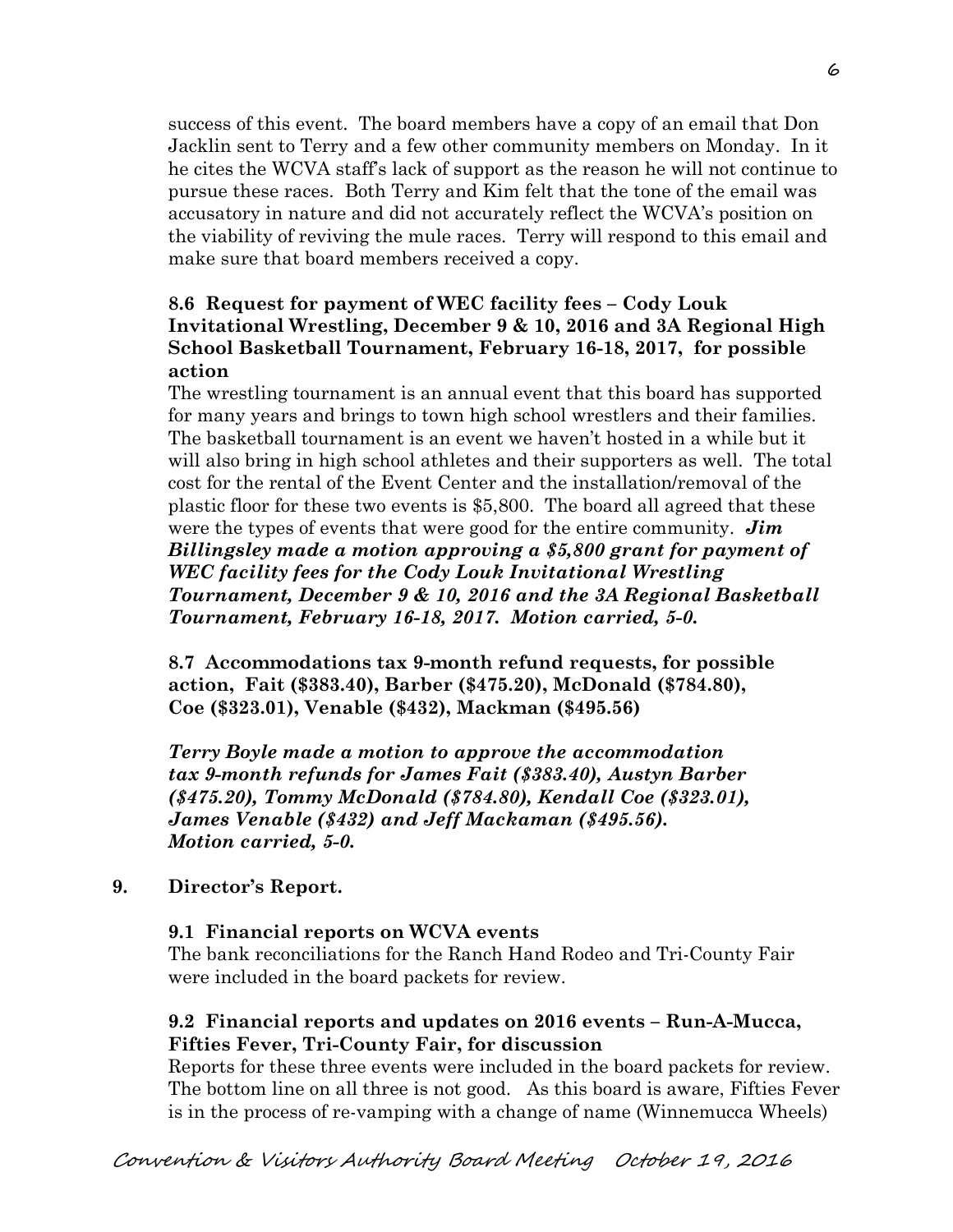and a change of date. The committee has been able to attract more members and they are working hard to turn this event around. Run-A-Mucca is planning a similar re-organization.

#### **9.3 Winnemucca Centennial Silver Coins, request for advance funding, for possible action**

Kim and Michelle have been attending the meetings with the City, Chamber and Humboldt Museum to discuss plans for the upcoming centennial celebrations in 2017. Bill pointed out that the celebrations will be of the city's incorporation in 1917 after merely being a "town" for more than 60 years. The city had planned to produce a coin commemorating the event. Kim is exploring a silver centennial coin as well. He got a couple of price quotes and would like this board to approve an expenditure for 500 coins that would be sold to recoup the initial outlay. There was some discussion about the city's intent to also produce a silver coin. This board does not want to have any duplication. In his discussions with the city Kim said they did not express an interest in silver coins, which is why he proceeded with the idea of having WCVA produce a coin. It was his understanding that the City had another material in mind for their coin that was less expensive. The board members were in favor of this project but directed Kim to meet with city officials to make sure they are not planning to produce a silver coin. If that is the case, they will discuss approving this at a future meeting.

# **9.4 WCVA Annual Report, FY 2015, for discussion**

Kim handed out preliminary copies of the 2015 WCVA Annual Report. Board members briefly went through it as Kim pointed out some of the information it contains including WCVA revenues and expenditures, room tax receipts, event economic impacts and Cooperative Funding recipients over the years. Kim is planning to present this report to the City and County at some time in the future.

# **9.5 Winnemucca Centennial Celebration plans, for discussion & possible action**

See item 9.3 above.

# **9.6 WEC Covered Arena replacement plan, for discussion & possible action**

The county has received notification from the insurance company that the cost to repair the covered arena is approximately \$600,000. They (the insurance company) do not feel it is worth spending that amount on repairs so have offered the county a settlement of approximately \$400,000. Dave Mendiola and Kent Maher questioned why the settlement amount was so much below the repair amount and have challenged this settlement amount. At this time, negotiations are taking place and once an amount is agreed upon we will be able to move forward with demolition of the old arena and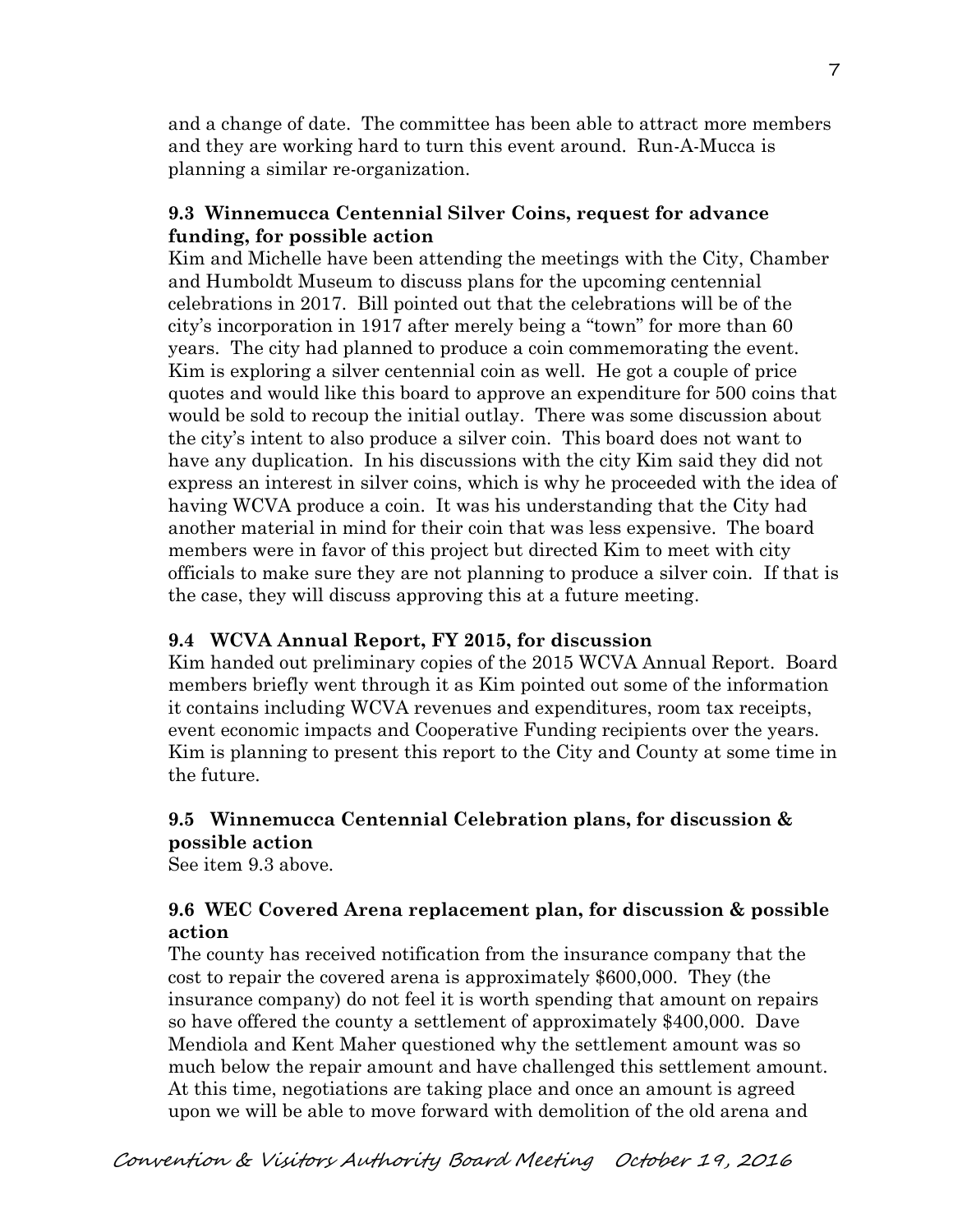the building of a new facility to replace it. We know that this new building will not be completed in time for the 2017 barrel race held in conjunction with the Ranch Hand Rodeo. Kim had thought that this barrel race would have to be cancelled for a year but in discussions with the local barrel racing organization it has now been decided to hold it in the outdoor arena, weather permitting. Kim and the local barrel racers who coordinate this event will keep an eye on the expected weather 7 to 10 days before Ranch Hand Rodeo starts and if it looks like there will be stormy and cold weather they will cancel the barrel race and Ranch Hand Rodeo will issue refunds for entry fees they have received. There will have to be some work done on the dirt that is in the outdoor arena as it is not conducive to barrel racing, but Kim is confident that the fairgrounds staff can get it into acceptable condition.

#### **10. Secretary and Counsel, Monthly report.**

**10.1 Review monthly report, for discussion**  Bill reviewed his report.

**10.2 Chamber of Commerce report, for discussion**  This was included in Bill's report.

**10.3 Update on delinquencies, possible request for authorization of disclosure of confidential information of one or more licensees & possible action**  No report.

**10.4 Annual report on Tax on lodging revenues by jurisdiction, for information and discussion**  No report.

**10.5 Silver State International Rodeo contract changes, discuss possible changes**  No report.

**10.6 Possible update on Intersection Beautification, Winnemucca Recreation project, Winnemucca Arts Center & Visitor Center, Events Complex riding arena, for discussion & possible action**  No report.

#### **11. Board Administrator.**

#### **11.1 September Financial Reports, for discussion**

Room taxes were up slightly for the fiscal year through September although Terry pointed out that for the calendar year January through August they are still down by about 3%.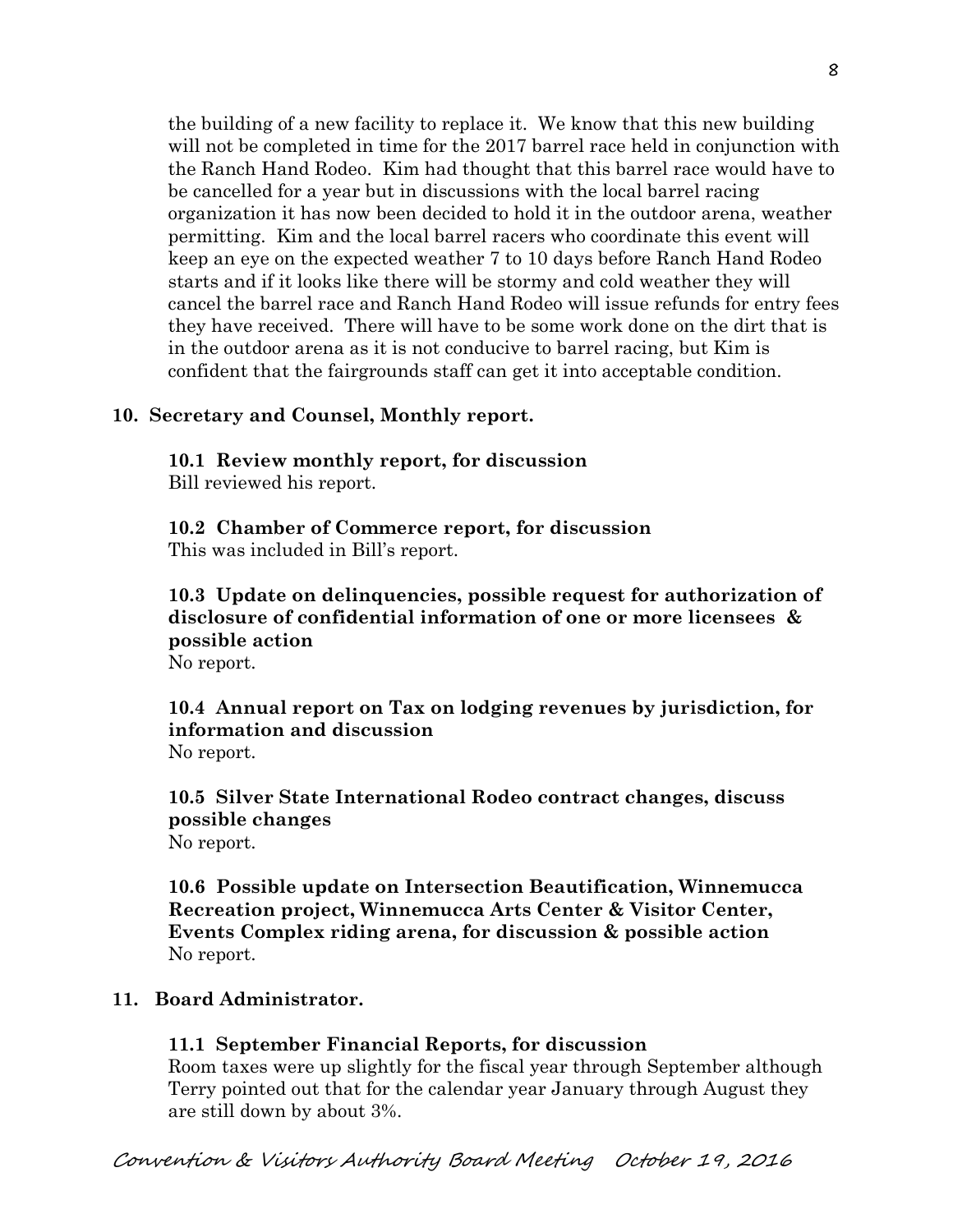# **11.2 Room tax audit report**

No report.

# **12. Other Business.**

# **12.1 Event recruitment**

Herb asked Kim if it would be possible to receive a list of prospective events that he is working to bring to Winnemucca. Kim said he would get a list together to present to the board.

# **12.2 WEC staffing changes**

Kim announced that WEC Supervisor, Sheree Tibbals will be retiring February 3, 2017. Sheree works alone and does a multitude of different tasks each day, along with coordinating the Ranch Hand Rodeo and the Labor Day Rodeo, among other events. It is for these reasons that Kim is going to be going before the County Commission on November 15 to request a waiver to the county attrition policy and also make a request to hire her replacement by January 1, 2017 to help make the transition as smooth as possible. Sheree has been in her position for 27 years so it is imperative for the success of our events that this request be approved.

# **13. Regular Business. Next Meeting. The Board confirmed the next regular meeting date of Wednesday, November 16, 2016, 4:00 pm.**

# **14. Adjourn.** *John Arant made a motion to adjourn this meeting. Motion carried, 5-0.*

The meeting was adjourned at 5:45 pm to the next regular meeting, or to the earlier call of the Chairman or to the call of any three (3) members of the Board on three (3) working days notice.

Respectfully submitted,

Shelly Noble